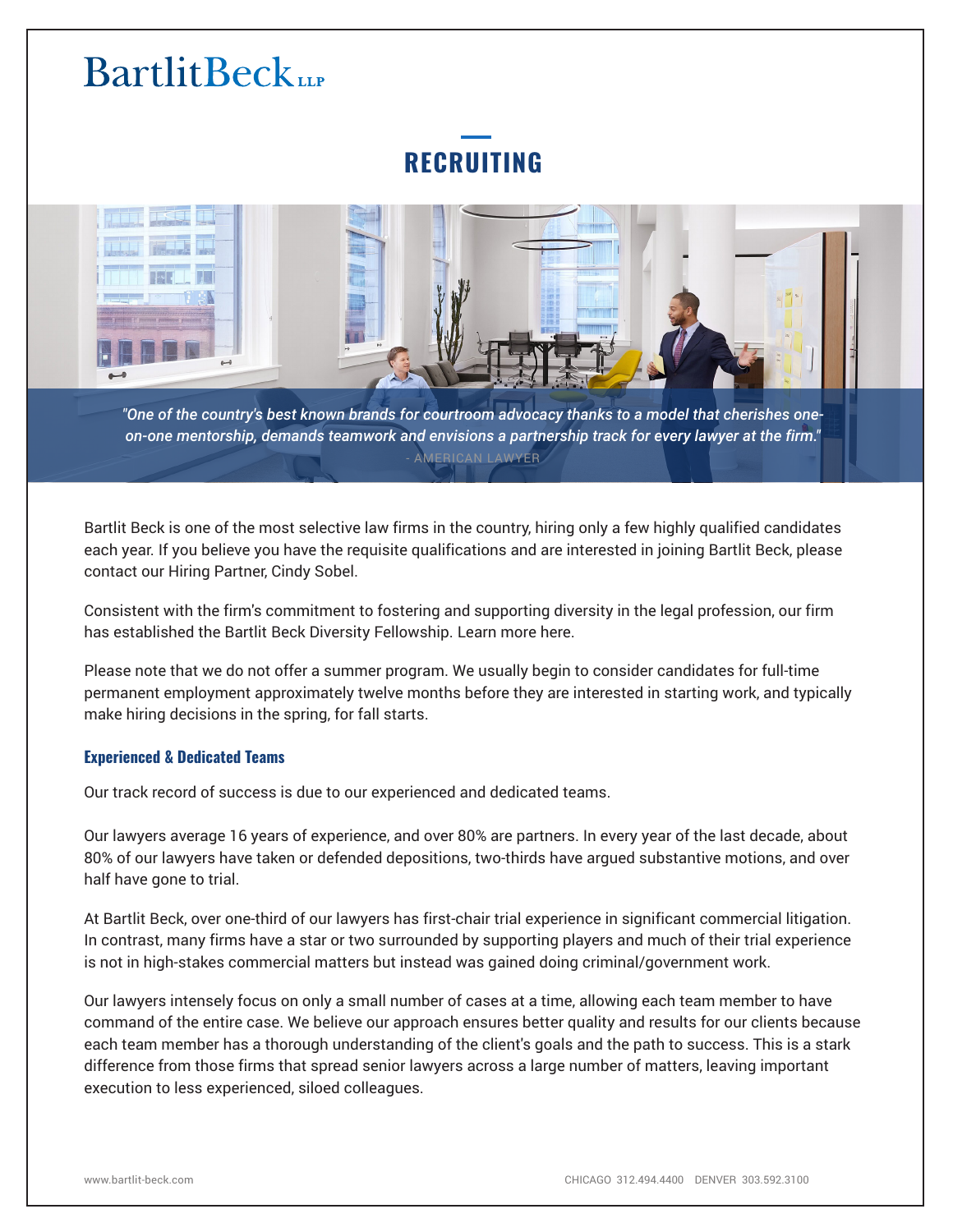#### **Superior Talent**

We hire immensely talented lawyers and retain them. We invest heavily in training our lawyers with the intention that they will spend their careers here (our annual attrition rate of ~1‑2% stands in stark contrast to reported competitor rates as high as 25%), and we promote from within rather than hiring lateral partners. This provides consistency to our clients and frees our lawyers to collaborate without sharp elbows, focusing on obtaining the best possible results.

Our firm is in a class by itself:

- The lion's share of our lawyers served as federal judicial clerks, and approximately 25% of the lawyers who joined the firm in the last 15 years served as clerks for Justices of the United States Supreme Court.
- Nearly all graduated close to the top of their law school class.
- More than half served as Law Review editors.
- Our ranks include lawyers who have been awarded Rhodes and Marshall Scholarships, Justice Department Honors Program participants, MBAs, and law school professors/lecturers.

#### **Our Approach**

We make complex things simple.

We focus on what matters and what makes a difference. We focus on the ultimate outcome. All the time.

We immediately identify key themes and focus on the "mountaintops," refining those themes as necessary when we learn more. We don't litigate for the sake of litigating. Our eye is toward trial, but without losing sight of summary judgement and settlement.

We approach discovery as a tool to help us understand the facts and make a convincing case at trial, not as an end to itself.

We win by showing the jury/judge the evidence, rather than telling them why they should come out our way. We help them reach the right decision on their own.

We use technology to find, filter, and present the key evidence. We use demonstratives and graphics to boil down the key concepts to a few memorable images, which become the anchors of our theory of the case.

We partner with our clients and any co-counsel as a unified team.

We establish ourselves with the judge and jury as the teacher, the reliable source of information. Our credibility is everything.

#### **Success-Based Fees**

Our approach to fees is simple. We believe our interests should be aligned with our clients' interests. We think we should get paid more if we win and less if we lose.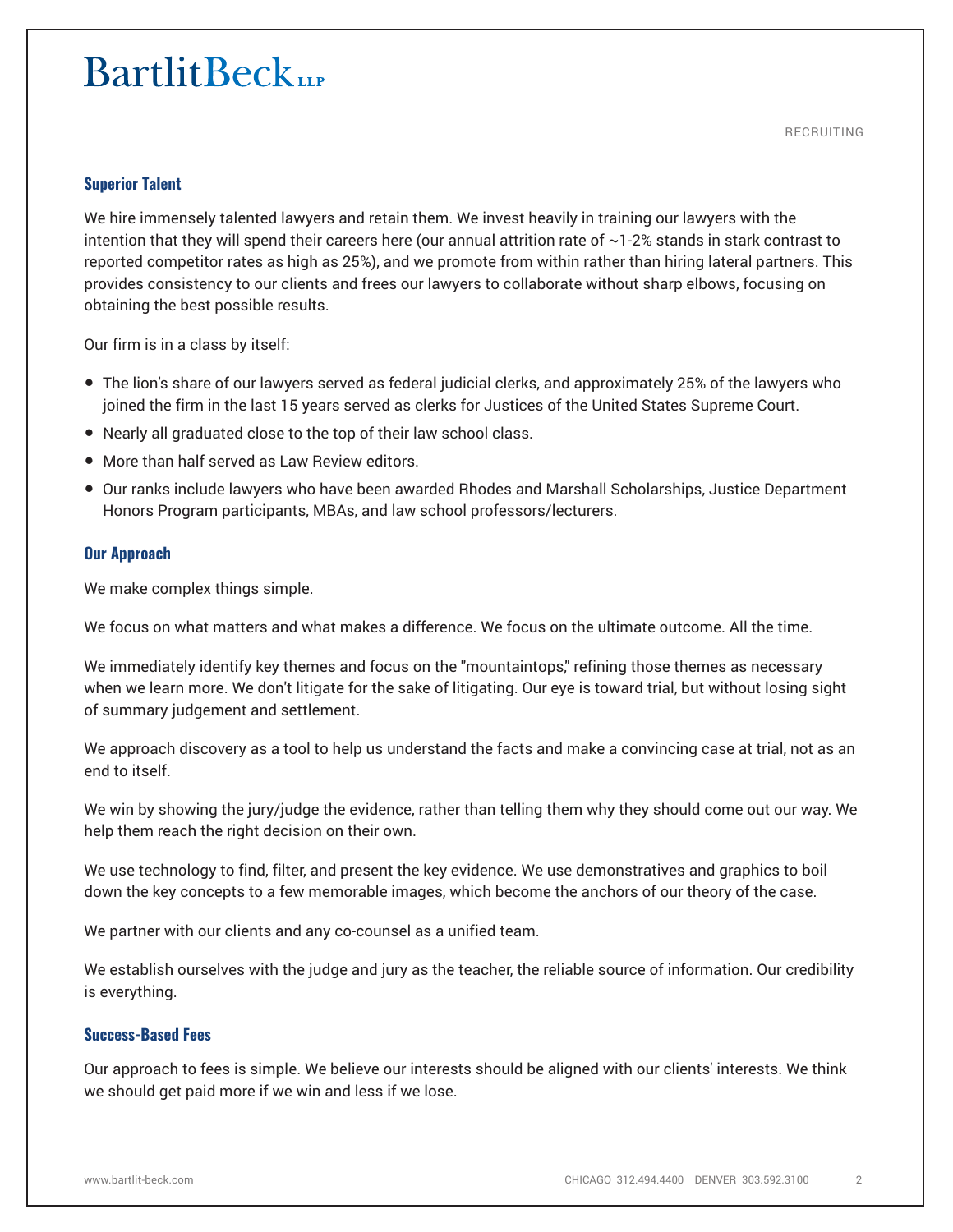RECRUITING

We do not bill by the hour. A law firm should not get paid more the longer it takes it to do something. Our fees do not depend on how long we can spend on a task or how many lawyers we can keep busy—they depend on our success. We are willing to share the risk with our clients and bet on our ability to deliver success because we know our model works. For over 25 years we have leveraged our superior talent, experienced and dedicated teams, and innovative approach to achieve success.

We employ a variety of fee arrangements, including partial and pure contingency fees and flat monthly fees. We are flexible depending on our clients' needs. In all matters, our fees are fixed and certain, unlike the unpredictable hourly billing and the ever-changing and often-exceeded budgets provided by most firms.

#### **Our Reputation**

We were recently recognized as the 2020 "Trial Firm of the Year" at the Benchmark Litigation U.S. Awards, and the firm was a finalist for The American Lawyer "National Specialty/Boutique Litigation Firm of the Year" in 2019. In 2018, BTI named Bartlit Beck a "BTI Awesome Opponent" placing the firm among the top nine firms in the country that opposing general counsels fear the most. Many of our lawyers are also individually recognized by Chambers USA, Benchmark, and BTI.

#### *Bartlit Beck is Our Competitive Advantage*

"United Technologies' strong relationship with Bartlit Beck dates back to the firm's founding in 1993. Since then Bartlit Beck has been our lead trial counsel, handling virtually every single significant litigation matter we have had – with astonishing success! The firm has no peer in the departments of trial strategy, advocacy, productivity, speed, adaptability, and teamwork. Bartlit Beck works seamlessly and interchangeably with our inhouse lawyers and with our other law firms. There is also never the need to specify which Bartlit Beck lawyers we would like assigned to our matters – because it doesn't matter as each and every lawyer at the firm is of the same unparalleled quality and temperament. Bartlit Beck is not just our trial counsel of choice – Bartlit Beck is our competitive advantage!"

# **Charles D. Gill Former Executive Vice President and General Counsel United Technologies**

#### *Smart, tough, creative and strategic thinkers*

"In 20 years as in-house counsel, I have overseen big time litigation on numerous occasions and have been privileged to work with some of the finest law firms and lawyers around the world. None of them has surpassed Bartlit Beck in terms of litigation skills. The lawyers at Bartlit Beck were smart, tough, creative and strategic thinkers. They not only impressed me, they impressed my Board of Directors and my CEO, and that's hard to do. We are not just another case to them, they care about us as people and they care about our business. They are part of the team and are willing to lay it all on the line when the stakes are the highest. They know how to take a case to trial and win. From the very first moment they take the case their focus is on how best to present the case to the judge and to the jury, the stuff that really matters when you're going to trial. Their litigation planning and execution is superb, their counsel pragmatic and on target, and their work ethic second to none."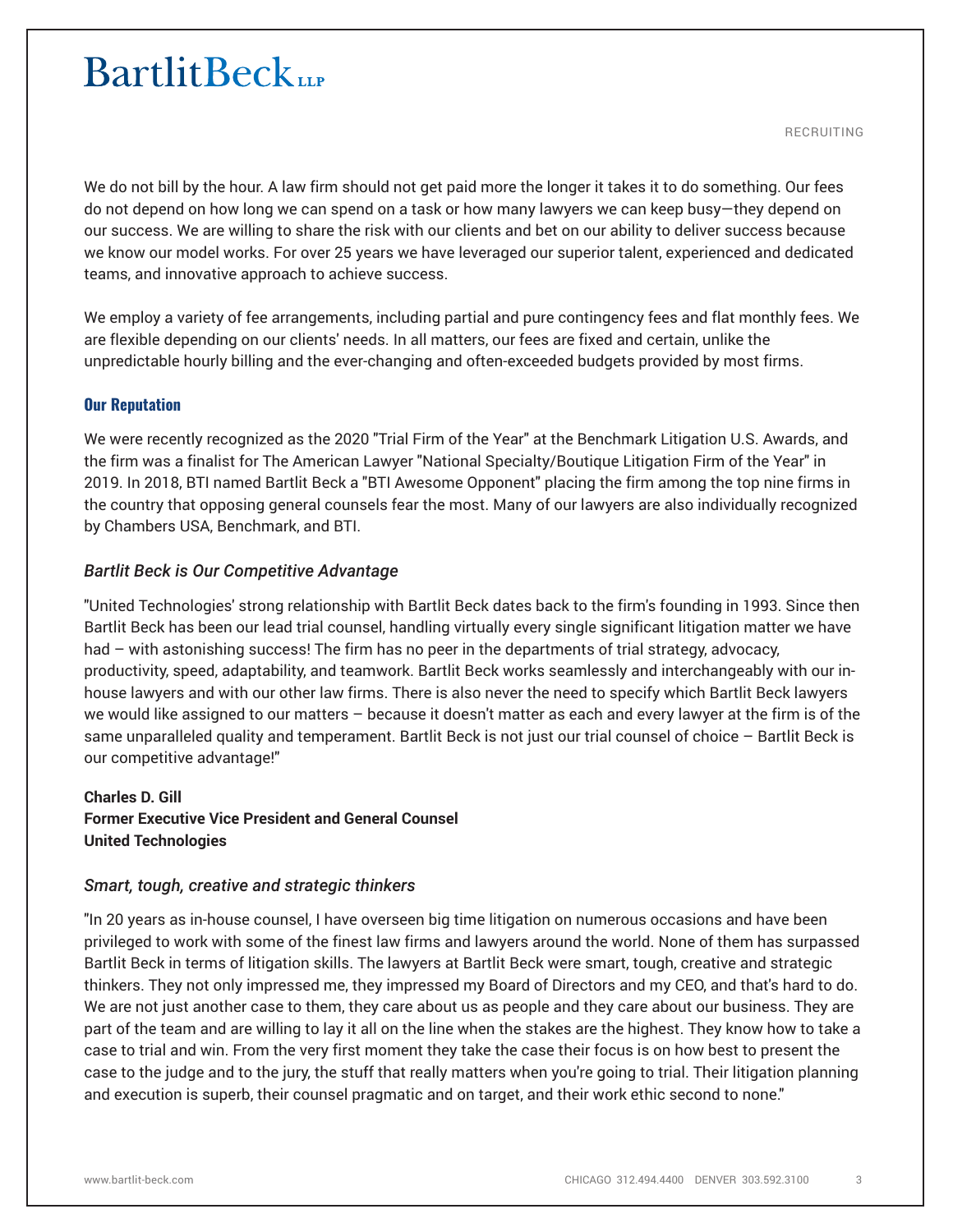RECRUITING

# **Sterling Miller Former Executive Vice President and General Counsel Sabre Holdings**

## *Outstanding results in our most difficult matters*

"Bartlit Beck's depth of exceptional legal talent, coupled with unparalleled experience, strategic thinking and technological sophistication has delivered outstanding results in our most difficult legal matters. They work seamlessly with our in-house lawyers, staff and business partners, and their trial preparation and courtroom skills are unmatched. They are our 'go-to' law firm in major cases, not only in Illinois, but across the country."

## **Jennifer Sherman Chief Executive Officer (and former General Counsel) Federal Signal**

### *Decisive, responsive, incredibly experienced*

"It is absolutely the best firm I've worked with – they are decisive, responsive, incredibly experienced and they groom their lawyers to be leaders. Their client service is excellent: they are efficient and always come to the client with solutions to complex problems."

### **Chambers USA Client Quote**

### *Bartlit Beck's approach is a breath of fresh air*

"Bartlit Beck's lawyers distinguish themselves by being more creative, more technology-savvy, more practical, and by being much better courtroom advocates. Bartlit Beck's approach to billing is a breath of fresh air . . . Bartlit Beck has consistently delivered. Any General Counsel with a significant litigation matter (so long as it's not against my company) would be derelict in not strongly considering Bartlit Beck."

# **Russ Strobel Former Chairman, President and Chief Executive Officer Nicor**

#### *Put clients in a better position to win*

"They're very flexible and able to react very quickly to new developments. They observe, orient, decide and act faster than the opponents and that usually puts the client in a better position to win. Bartlit Beck is by far the best litigation shop I have dealt with."

#### **Chambers USA Client Quote**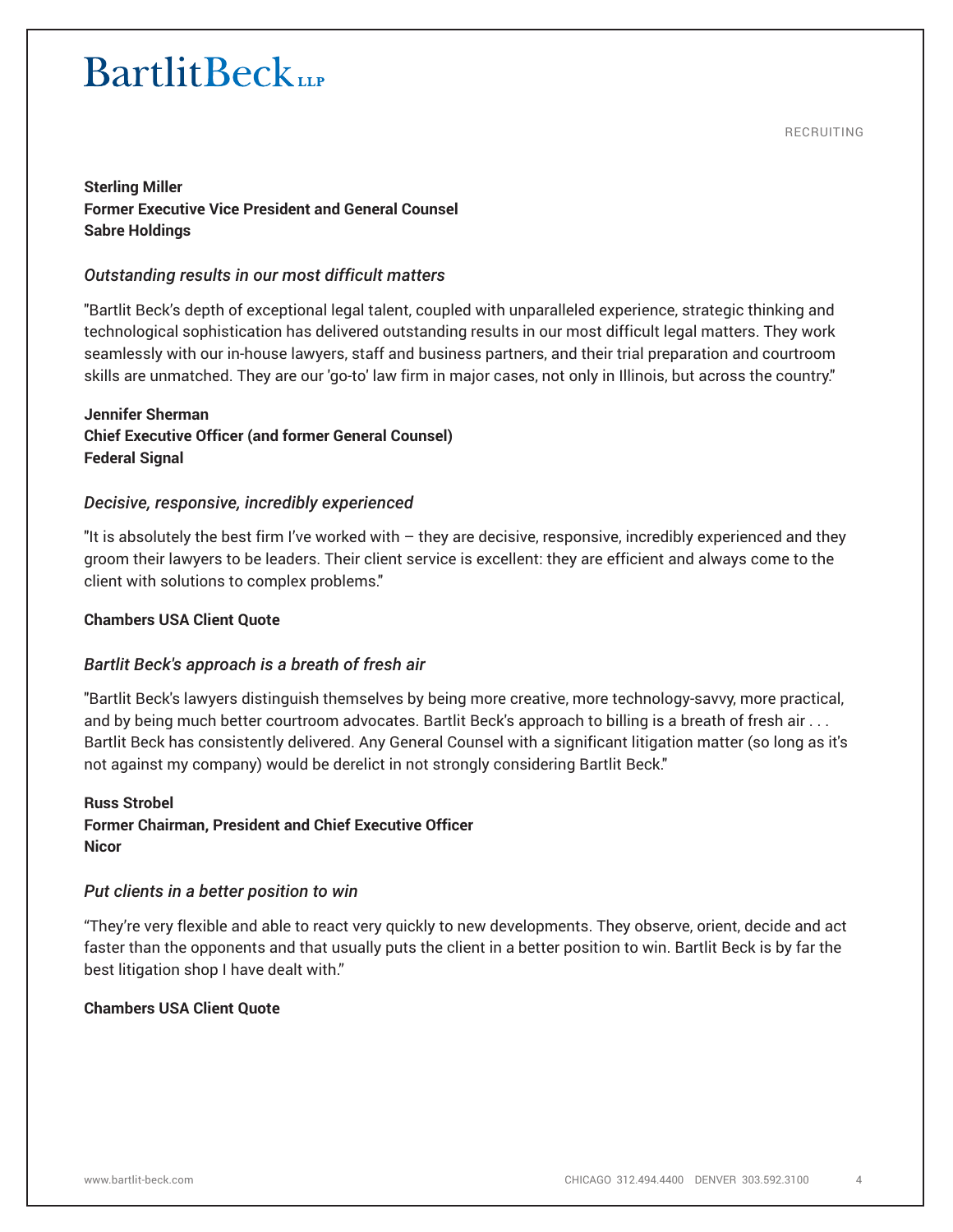RECRUITING

### *Tremendous credibility, excellent value*

"Outstanding strategic thinking and execution. Tremendous credibility with court. Deliver excellent value for fees charged."

**Ross F. Schmucki Former Corporate Counsel DuPont**

### *Precisely how a case should be presented at trial*

"As I watched the Bartlit Beck team at trial, I could not have imagined a more focused and professional effort. Every cross-examination was crisp and cutting. Every witness we presented told a story and defended it calmly. This was precisely how a case should be presented in trial."

### **Bill Brennan Former Vice President - General Counsel and Secretary BISSELL**

### *Truly understand the businesses they are working with*

"There are two things that in my mind differentiate Bartlit Beck: the constant, direct partner level attention to our transactions and the desire by their team to truly understand the businesses they are working with. I witnessed the Bartlit Beck team gain significant proficiency in new industries to guarantee the high level of service they are committed to delivering."

**Alex T. Krueger President and CEO (former Managing Director) First Reserve Corporation**

#### **Diversity & Inclusion**

Bartlit Beck is committed to fostering inclusion and diversity within the legal profession. The firm places a high priority on hiring, promoting, and retaining diverse lawyers and staff. Over the last decade, about half of our new associates are diverse. Likewise, over the last decade, about half of our new partners are diverse.

We seek qualified, diverse candidates in our hiring process and make affirmative outreach with faculty, administration, and student organizations at law schools to identify top diverse talent. We also leverage our relationships with judges and other government officials to assist us in identifying diverse candidates who may be interested in our practice. We established the Bartlit Beck Diversity Fellowship, awarded to third-year law students who have demonstrated a commitment to diversity in the legal profession and have secured a federal clerkship. We view this fellowship both as a critical component of our recruiting strategy and as a means of advancing diversity and inclusion in the legal profession. Learn more here.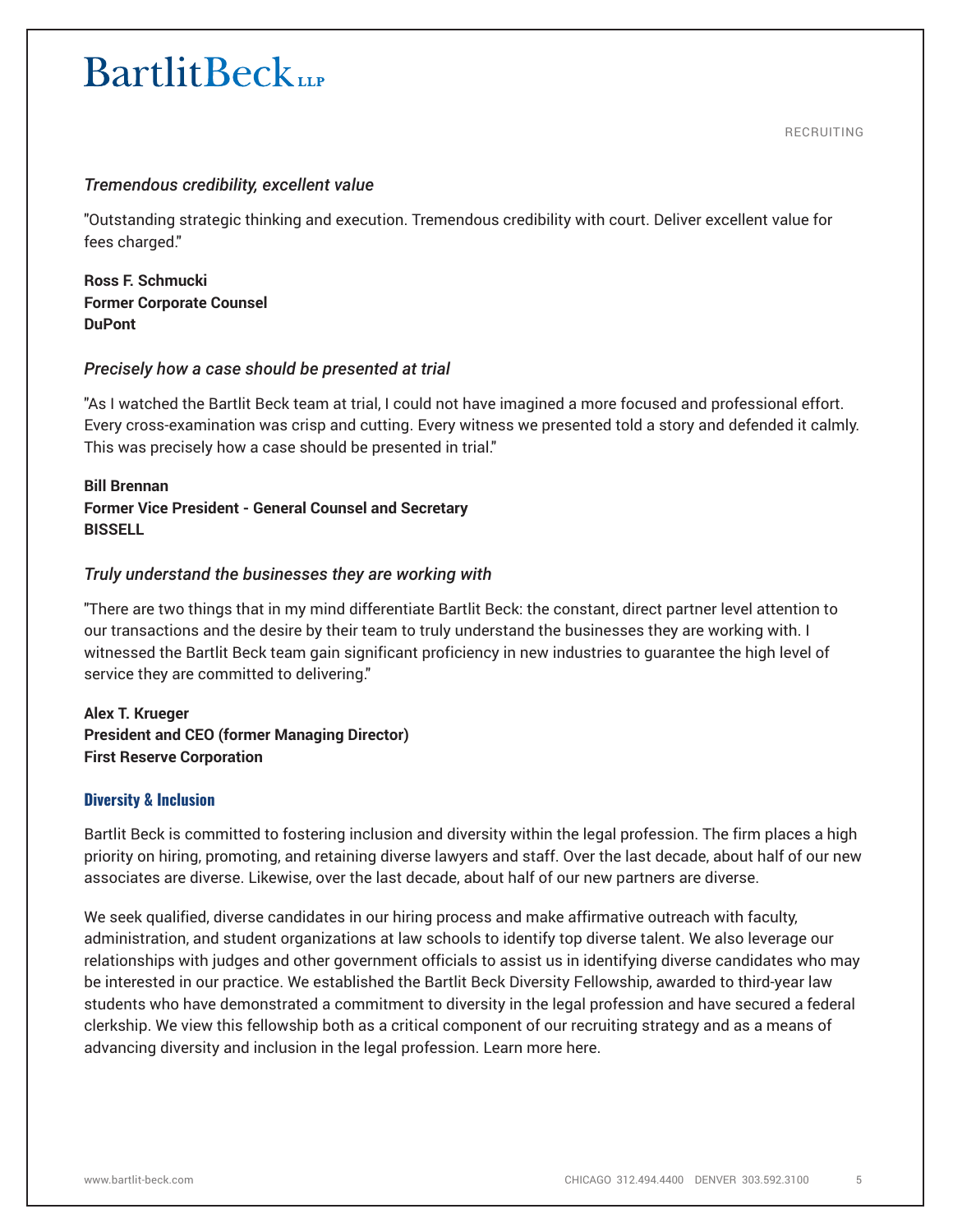RECRUITING

We proudly supported the American Bar Association's Resolution 113 "Promoting Diversity in the Legal Profession." In addition, the firm has sponsored many initiatives and organizations that support diversity and inclusion in the legal profession, such as Leadership Council on Legal Diversity, Minority Corporate Counsel Association, Just the Beginning Foundation, Future Leaders of Chicago, and other minority counsel networks and law school student organizations. Many of the firm's lawyers also contribute personally to organizations and initiatives that foster diversity and inclusion of all kinds within law schools and within the legal profession more broadly.

Bartlit Beck lawyers are leaders in the community through pro bono work, charitable initiatives, community service, and leadership on various boards. We serve on the boards of hospitals, pro bono legal services organizations, housing authorities, universities, and organizations addressing issues such as gender equality, racial diversity, educational inequalities, civic leadership, arts, civil rights, and religious organizations.

### **Big Wins**

Since our founding, Bartlit Beck has been a leader in the legal industry, innovating the business of law, amassing unparalleled talent and experience, and establishing an impressive record of winning significant cases.

Bartlit Beck's victories come in a wide variety of cases, including: Antitrust, Class Action, False Claims Act and Government Contracts, General Commercial Litigation, Hedge Fund, Private Equity, and Financial Institution Litigation, Intellectual Property, Product Liability, Accountants and Professional Liability Litigation, Securities and Financial Fraud, and Toxic Tort.

#### *United States v. United Technologies*

Represented United Technologies in 10-week bench trial of False Claims Act case brought by the Department of Justice. Government sought \$624 million, alleging price inflation on jet engine sales by UTC division Pratt & Whitney to the Air Force. Trial court's judgment rejected the government's \$624 million damages claim, held that the government suffered no actual damages, and imposed statutory penalties of \$7 million. UTC appealed after a subsequent remand ruling in which the district court reversed its trial ruling and awarded \$664 million. The Sixth Circuit reversed the damages award, held that the government had suffered no actual damages, and remanded to the trial court again. On the second remand, the government finally abandoned its \$600 million damages theory, and the trial court entered final judgment of \$1.2 million with interest of \$2.8 million (plus the \$7.1 million penalty).

### *In re Whirlpool Corp. Front-Loading Washer Products Liability Litigation*

Represented Whirlpool in N.D. Ohio bellwether consumer class action trial of plaintiffs' claims of design defect and breach of implied warranty. After four-week jury trial, jury deliberated fewer than two hours before returning complete defense verdict.

#### *Metropolitan Mortgage & Securities Litigation*

Represented Ernst & Young in federal securities class action suit and related arbitrations surrounding the collapse and bankruptcy of Metropolitan Mortgage & Securities Co., a \$2 billion investment, real estate, and insurance conglomerate. Plaintiffs alleged accountants' negligence relating to audit work. Won back-to-back complete defense verdicts in separate trials involving claims for hundreds of millions in investment losses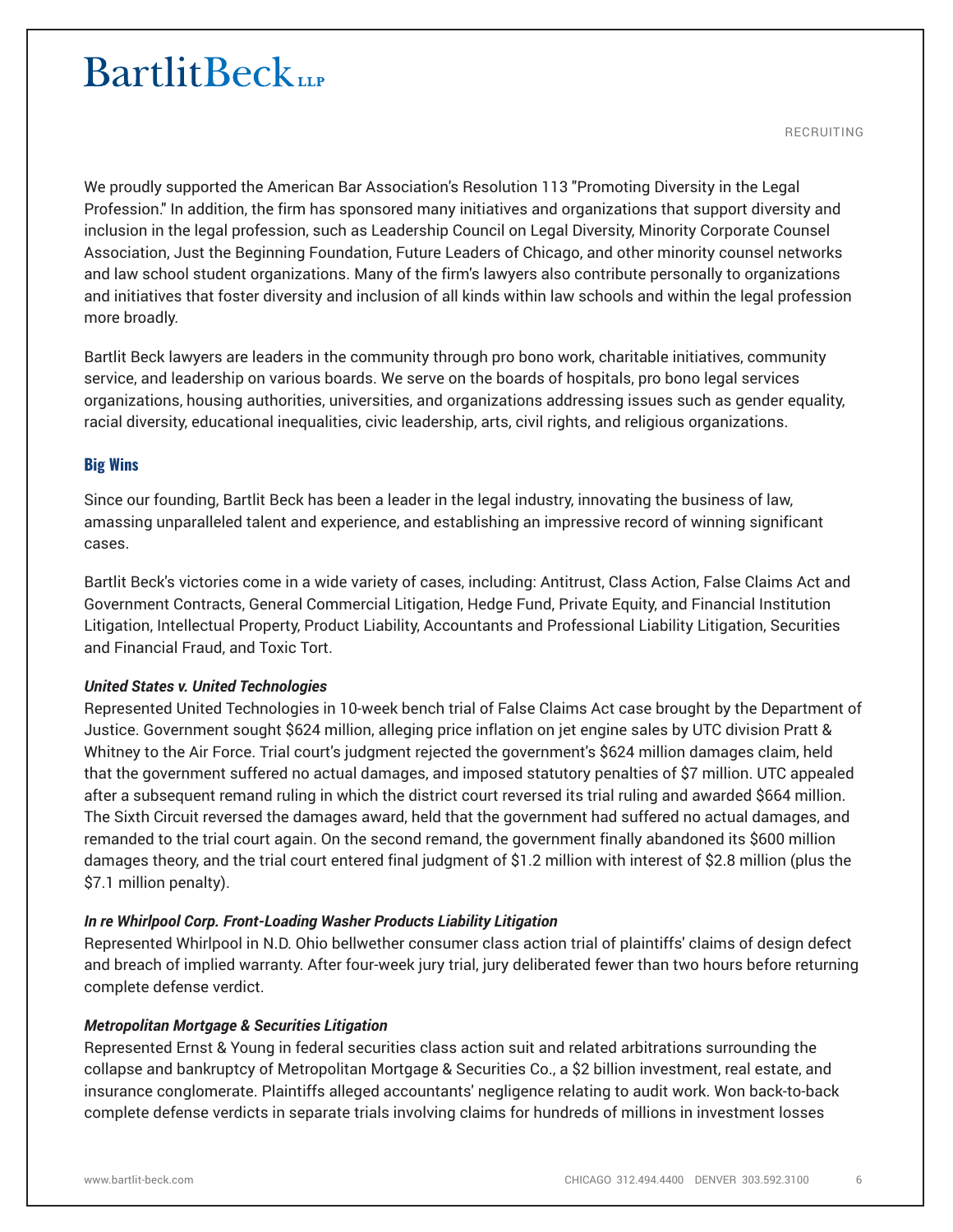RECRUITING

brought by Metropolitan's insurance subsidiary and the bankrupt estate. Class action case settled favorably shortly before trial.

#### *Vioxx® Litigation*

Represented Merck in product liability suits alleging that Merck's drug Vioxx® caused heart attacks and strokes. Merck lost its first handful of jury trials awarding hundreds of millions of dollars. In the federal MDL in New Orleans, Merck was facing five bellwether jury trials in less than twelve months. Merck retained us to try the federal cases. We tried all five cases, winning outright defense verdicts in four of five trials. These results were widely credited with making possible the eventual settlement of tens of thousands of claims.

#### *TicoFrut v. DuPont*

Represented DuPont in Miami state jury trial of product liability claims involving the fungicide Benlate®. TicoFrut, the main citrus grower and processor in Costa Rica, sued DuPont claiming that Benlate® hurt the production of orange trees in Costa Rica. TicoFrut sought \$172 million compensatory damages and an undisclosed amount of punitive damages. After six-week trial, jury deliberated five hours before returning a verdict for DuPont.

#### *U.S. Airways v. Sabre*

Represented Sabre in antitrust action in S.D.N.Y. relating to contract between U.S. Airways and Sabre concerning Sabre's Global Distribution System. Won motions to dismiss monopolization and declaratory judgment claims. Won summary judgment on claim for injunctive relief, and on damages representing a reduction of over 75% of plaintiff's damages claim. Won \$6 million costs/attorneys' fees award. Two-month jury trial resulting in defense verdict on one claim and damages of 1% of what plaintiff had sought on second claim. Also won denial of declaratory and injunctive relief. The Second Circuit subsequently vacated the jury's liability finding and remanded the case for a new trial.

#### *Rolls-Royce PLC v. United Technologies*

Represented United Technologies and its Pratt & Whitney division in a multi-billion-dollar patent case that Rolls-Royce brought in E.D. Virginia. Rolls-Royce sought almost \$4 billion (before trebling) in damages and an injunction preventing further sales of the accused engines. Court struck Rolls-Royce's damages theory and also granted summary judgment in United Technologies' favor finding that United Technologies' engine did not infringe the Rolls-Royce patent.

#### *Pelvic Mesh Product Liability Litigation*

Represent Ethicon/Johnson & Johnson in defense of lawsuits alleging personal injuries caused by pelvic mesh medical devices. Designated trial counsel in a number of matters set for trial, both in state court and in federal cases remanded by the MDL court for trials around the country. In this capacity, lead trial counsel and secured a complete defense verdict after a three-week jury trial in the Philadelphia Court of Common Pleas.

#### *Hewlett-Packard v. Oracle*

Represented Hewlett-Packard in litigation related to Oracle's decision to no longer develop new Oracle software products for HP's Itanium processor-based line of mission critical servers. The first phase, a bench trial in Superior Court for Santa Clara County, California, resulted in a declaratory judgment in favor of HP and against Oracle on all matters before the court, and established a contractual obligation to continue developing software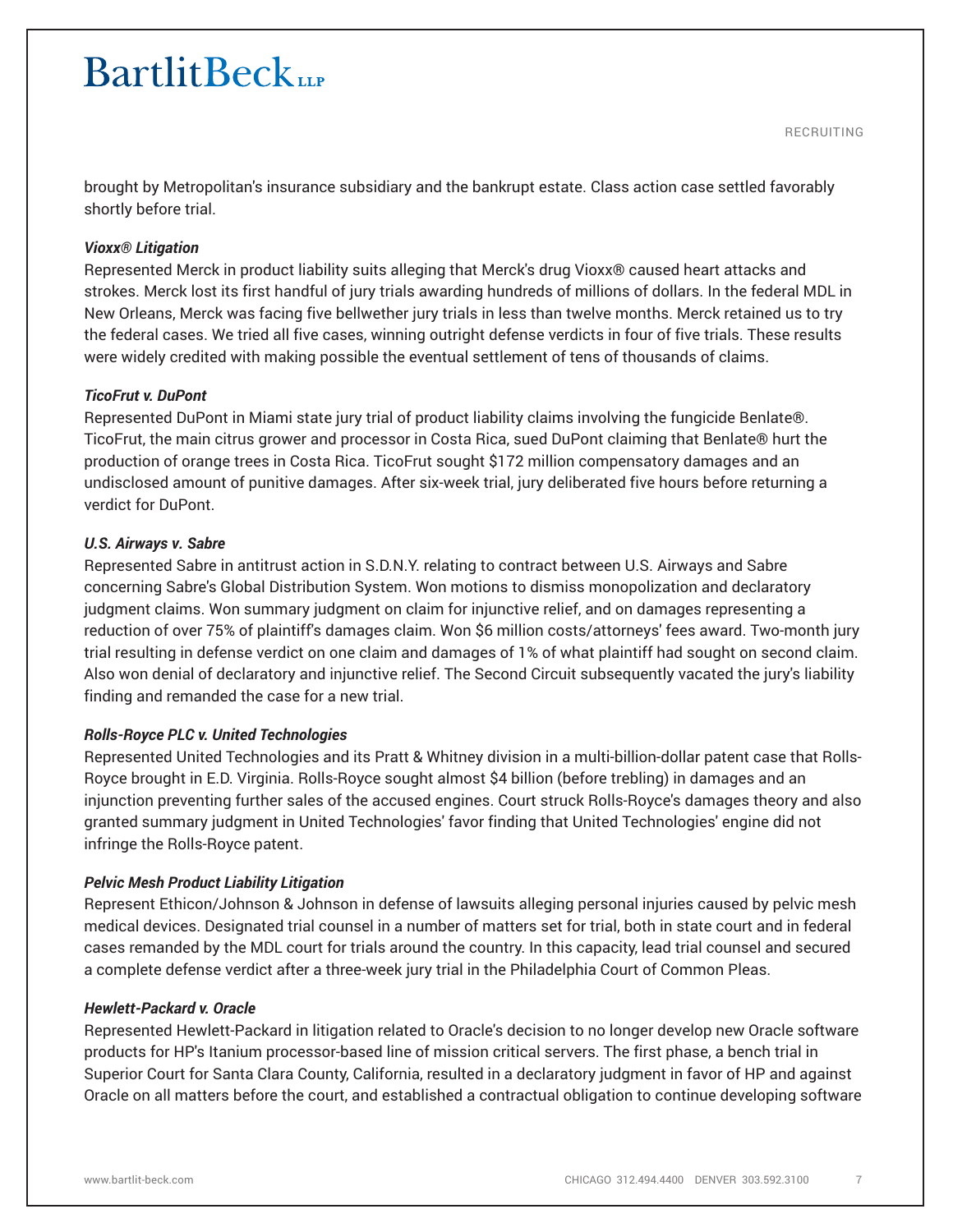RECRUITING

products for the Itanium line of servers. In the second phase the jury returned a \$3 billion verdict in favor of HP and rejected Oracle's counterclaims.

#### *Baycol® Litigation*

Represented Bayer in product liability suits alleging that Bayer's drug Baycol® caused a rare muscle disorder. Bayer faced tens of thousands of claims in a federal MDL and in individual state cases. Won a critical defense verdict in the first bellwether case where plaintiff sought \$560 million.

#### *Gadeco v. Grynberg*

Represented shareholders and board members of privately held oil and gas companies in jury trial in district court in Arapahoe County, Colorado involving claims for breach of contract and breach of fiduciary duty brought by the founder following his removal as President and Chairman. Plaintiff sought injunctive relief and \$800 million in damages. After two-week jury trial, won a complete defense verdict for our clients. Then represented defendants in bench trial involving remaining equitable claims for unjust enrichment and quantum meruit. Plaintiff sought \$400 million. Won defense verdict again. Both verdicts were affirmed in their entirety by the Colorado Court of Appeals.

#### *Meso Scale Diagnostics v. Roche Diagnostics*

Represented Meso Scale, the maker of medical diagnostic equipment, in a patent infringement case in D. Delaware. After a six-day trial and fewer than two hours of deliberation, jury returned verdict of \$137 million, finding that Roche willfully infringed all of the asserted Meso Scale patents.

#### *Sikorsky Aircraft Corporation v. United States*

Represented Sikorsky in two related actions by the Department of Justice in which the government asserted claims of more than \$100 million. Government alleged that Sikorsky overcharged for military aircraft and parts in violation of government contracts and Cost Accounting Standards. Won first trial and affirmed on appeal. In the follow-on related action, won motion for judgment on the pleadings, dismissing government's claims and awarding Sikorsky costs.

#### *Trasylol® Litigation*

Represented Bayer in defense of lawsuits claiming personal injuries caused by Trasylol®, a drug used to reduce bleeding during open-heart surgery. The litigation involved an MDL in Florida as well as cases in several state courts. Significant victories in the litigation included: prevailing on a *Daubert* challenge that effectively precluded plaintiffs' regulatory expert from testifying at trial; excluding any evidence regarding plaintiffs' claim that Bayer withheld from the FDA results from a study regarding the safety of Trasylol®; and winning summary judgment in two bellwether cases (one of which plaintiffs hand-picked as one of their top cases) and defending these judgments on appeal to the 11th Circuit.

#### *Massachusetts Mutual Life Ins. Co. Residential Mortgage-Backed Securities Litigation*

Represented MassMutual in actions in D. Massachusetts under the Massachusetts Uniform Securities Act, against underwriters Credit Suisse and Goldman Sachs, arising from their sales of residential mortgage-backed securities to MassMutual. Credit Suisse settled after four weeks of trial, taking an additional \$79.5 million charge to earnings because of the settlement payment. Goldman Sachs settled shortly thereafter.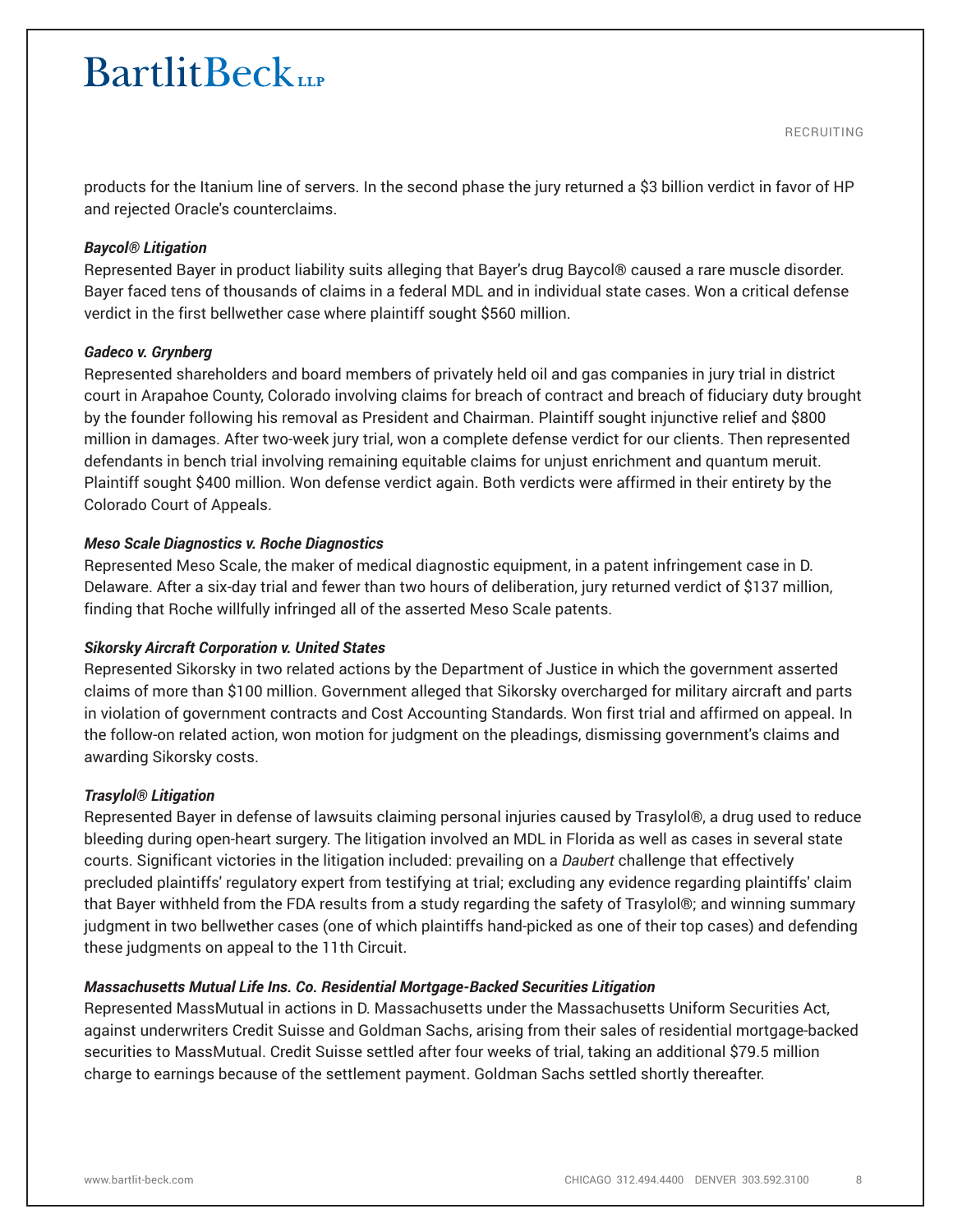#### *In re Teflon® Product Liability Litigation*

Represented DuPont in an MDL in S.D. Iowa comprised of 23 alleged class actions brought on behalf of consumers who claimed to have purchased cookware coated with Teflon® and other non-stick coatings manufactured by DuPont. Class certification denied in all matters. Affirmed on appeal. Cases voluntarily dismissed with prejudice.

#### *Ortho Diagnostics, Inc. v. Miles, Inc.*

Represented Miles in a patent action concerning blood testing devices. The four-week S.D.N.Y. jury trial resulted in a verdict in our client's favor, including a judgment of both non-infringement and invalidity for all patents in suit. This case was identified as a *The National Law Journal* Top Defense Verdict.

#### *DuPont v. Unifrax*

Represented DuPont in a patent infringement matter in D. Delaware relating to DuPont's patent covering thermal acoustic blankets for use in commercial aircraft. Won jury verdict of validity and infringement. Won damages and a permanent injunction preventing Unifrax from selling its infringing product. Affirmed on appeal.

#### *Gillette v. ShaveLogic*

Represented ShaveLogic and individually-named defendants in Massachusetts state court, who were accused of misappropriating trade secrets and confidential information from Gillette. ShaveLogic counterclaimed for tortious interference. Won summary judgment, dismissing all Gillette's claims with prejudice. Won denial of Gillette's motion for summary judgment on ShaveLogic's counterclaims. Case settled thereafter.

#### *Foreign Trade Corp. v. Otter Products*

Represented OtterBox in D. Colorado cases brought by former distributors alleging antitrust, trade secret misappropriation, and Lanham Act violations. Plaintiffs sought approximately \$100 million in damages. Won motion to dismiss all antitrust claims. Favorable settlement of remaining claims immediately before trial.

#### *EEOC v. Texas Roadhouse*

Represented Texas Roadhouse in landmark pattern or practice age discrimination claim brought by EEOC. After three-week jury trial in the D. Massachusetts, case ended in a mistrial because jury was deadlocked after deliberating for one week. Case settled prior to retrial.

#### *Confidential Arbitration*

Represented a Fortune 100 client in arbitration of a multi-billion-dollar contract dispute. The confidential, twoweek arbitration hearing in Phoenix included testimony from numerous senior executives and expert witnesses. Panel rendered complete victory for our client.

#### *Milo & Gabby v. Amazon.com*

Represented Amazon in patent and copyright infringement case in W.D. Washington. Case concerned whether Amazon was liable for infringement when third-party sellers offer and sell infringing products on Amazon.com. Won summary judgment on copyright infringement. Won jury verdict on patent infringement. Affirmed on appeal.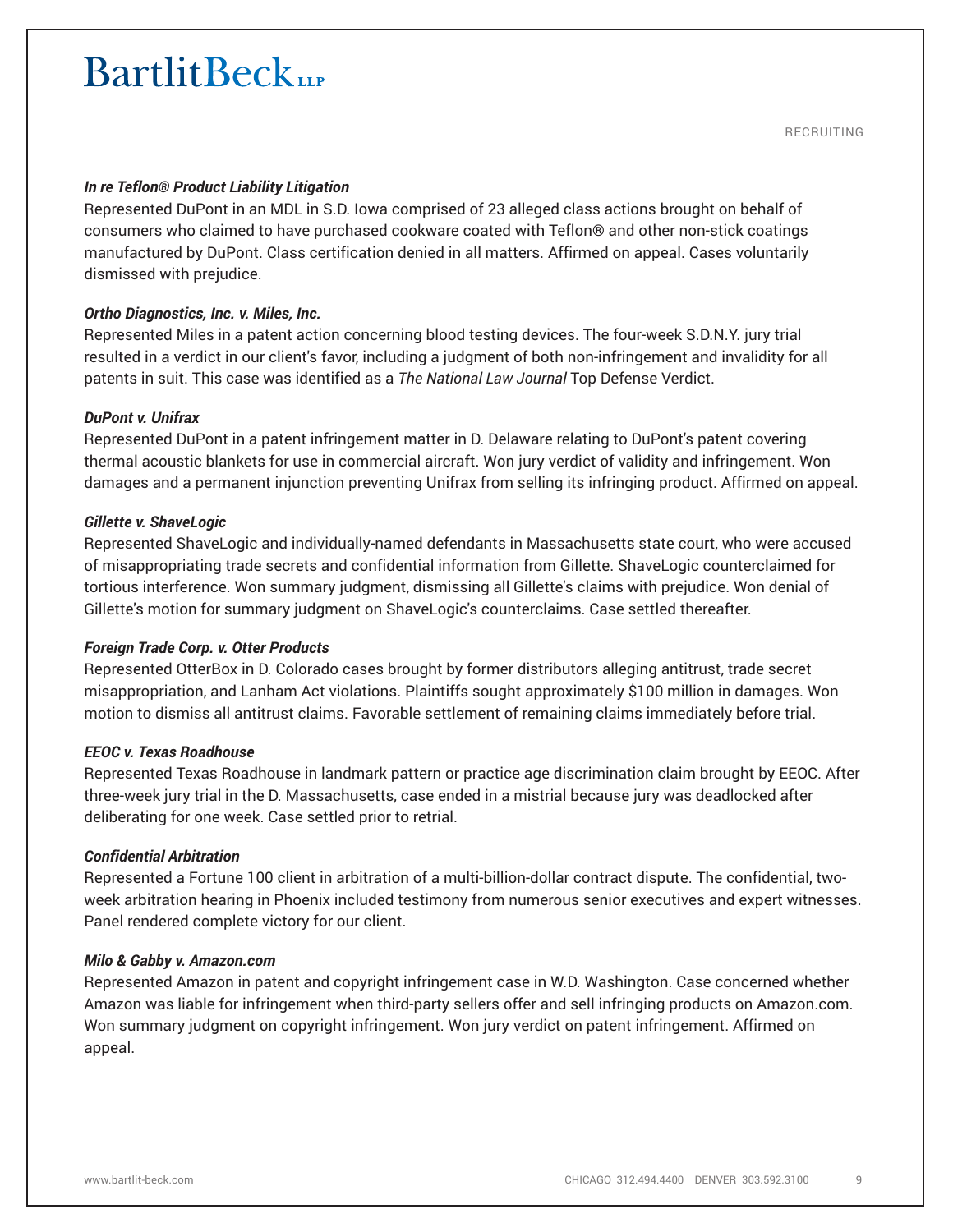RECRUITING

#### *Gordon, et al. v. Sabre*

Represented Sabre in S.D.N.Y. case brought as putative antitrust class action by purchasers of airline tickets. Plaintiffs claimed Sabre conspired with its competitor "global distribution services" operators, Amadeus and Travelport, to require certain terms in their contracts with airlines, which allegedly caused plaintiffs to overpay for their airline tickets. Won a motion to dismiss 100% of plaintiffs' claimed damages. Defeated class certification. Achieved individual settlements with the handful of former class representatives.

#### *Applied Medical Resources Corp. v. United States Surgical*

Represented U.S. Surgical in C.D. California in patent infringement suit. Applied Medical alleged that U.S. Surgical infringed a medical device patent and sought up to \$300 million in damages and an injunction. Won non-infringement jury verdict after five-week trial.

#### *Lexmark v. Static Control*

Represented Static Control in E.D. Kentucky case alleging false advertising under the Lanham Act. District court had held that Static Control lacked standing. Sixth Circuit reversed. Won unanimous favorable decision before the U.S. Supreme Court, which ruled that Static Control adequately pleaded a viable false advertising claim against Lexmark. Supreme Court adopted Static Control's suggested zone-of-interests approach and clarified the law with regard to standing and proximate cause for all federal statutes.

### *City of Milwaukee v. NL Industries*

Represented NL in Milwaukee circuit court suit seeking a declaration that lead paint throughout Milwaukee was a public nuisance and seeking to hold NL liable for costs of the city's lead poisoning program. Won complete defense verdict for NL.

#### *Honeywell v. Hamilton Sundstrand*

Represented Hamilton Sundstrand in two patent infringement suits in D. Delaware relating to technology used in auxiliary power units ("APUs") used on large commercial airplanes. In the first case, won complete defense judgment and reversal of prior \$46.5 million jury verdict. Affirmed on appeal. In second case, Honeywell claimed \$135 million in damages relating to alleged infringement of APU patents. Won complete defense verdict of non-infringement and invalidity.

#### *Rago, et al. v. Federal Signal*

Represented Federal Signal in five-week jury trial in circuit court in Chicago of product liability claims brought by 27 Chicago firefighters. Plaintiffs alleged that Federal Signal sirens caused permanent hearing loss. Jury verdict for Federal Signal on all claims of all plaintiffs.

### *Bayer v. Schein Pharmaceutical, et al.; Bayer v. Carlsbad Technology*

Defended Bayer's patent on the antibiotic Cipro against attacks by generic pharmaceutical manufacturers. In D. New Jersey, won summary judgment defeating attempt to invalidate the patent for failure to disclose the best mode. Affirmed on appeal. In S.D. California, won bench trial defeating attempt to invalidate the patent on obviousness grounds.

#### *State of Rhode Island v. Lead Industries Association*

Represented NL and seven other companies sued by Attorney General of Rhode Island in state court in Rhode Island. AG sought to declare past sale of lead paint a "public nuisance" throughout the State of Rhode Island.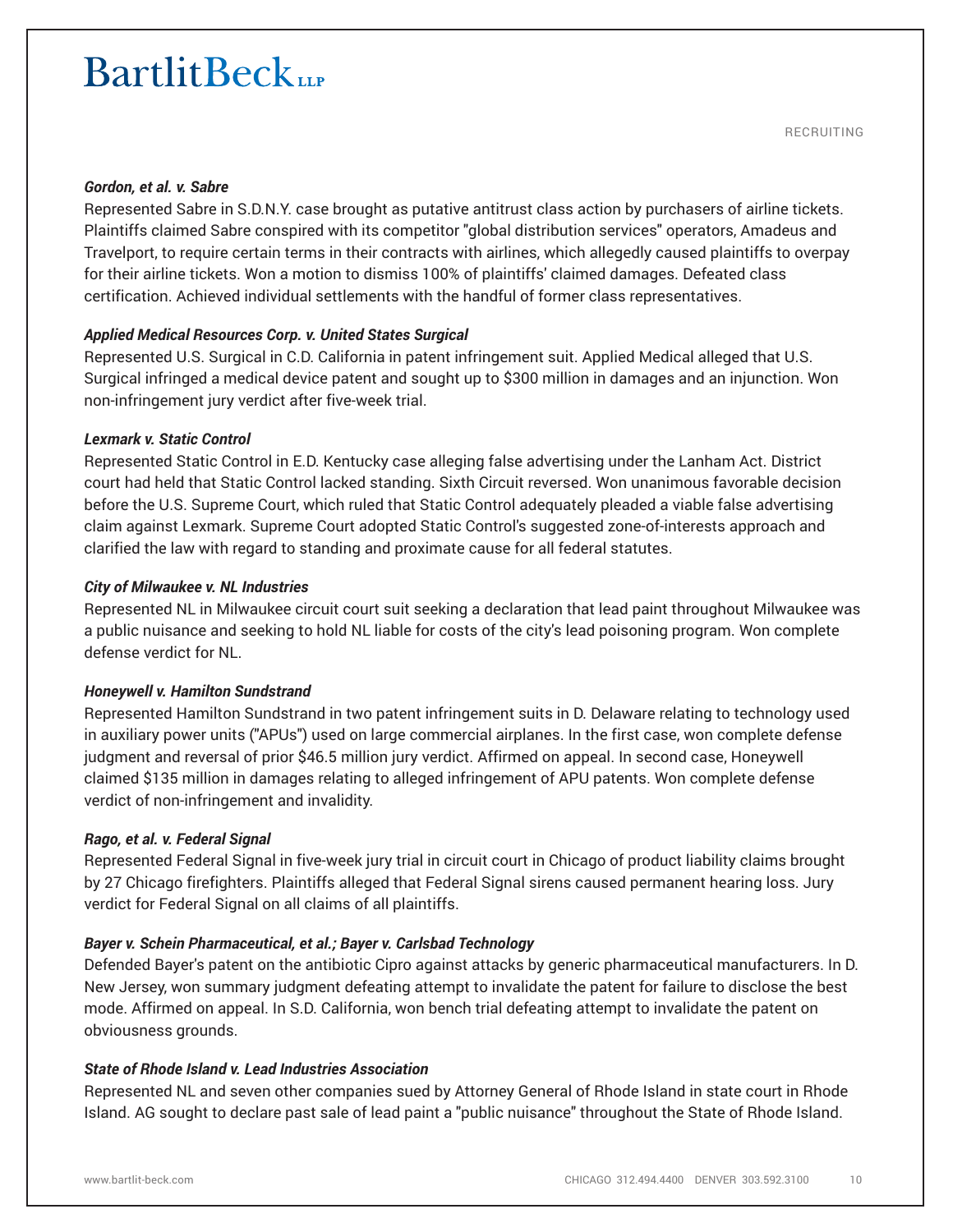RECRUITING

Jury voted 4-2 for the defense when it deadlocked after a two-month trial. Retrial resulted initially in a deadlock (4-2 for defense) and ultimately a verdict for the State. Supreme Court of Rhode Island unanimously reversed the trial verdict, requiring complete dismissal of the State's lawsuit.

#### *SuperHelechos, et al. v. DuPont*

Represented DuPont in ten-week Miami jury trial of product liability claims involving Benlate fungicide. Plaintiffs, twenty-seven Costa Rican farms, claimed \$396 million in damages. Trial court entered directed verdicts for DuPont on all claims of the largest plaintiffs (constituting 60% of plaintiffs' total claimed damages). Jury awarded other plaintiffs a small fraction of amounts sought. Florida Court of Appeals (1) affirmed directed verdicts for DuPont on claims of the largest plaintiffs, and (2) reversed all jury verdicts for other plaintiffs due to numerous trial court errors.

#### *Las Vegas Hepatitis C Litigation*

Represented UnitedHealthcare in litigation in Clark County, Nevada encompassing over forty individual cases, pending before twenty different judges. Plaintiffs were individuals who claimed to have contracted Hepatitis C during endoscopy procedures performed at clinics that were on defendants' networks of approved healthcare providers. Defendants were health plans and other entities affiliated with UnitedHealthcare. Tried one case (*Martin v. PacifiCare of Nevada, et al.*), resulting in a favorable jury verdict and subsequent settlement of half of the pending cases. Began trying a second case (*Paul v. Health Plan of Nevada, et al.*), which settled one month into trial, along with the other remaining cases.

#### *State Compensation Insurance Fund v. Khan et al.*

Represented defendants in C.D. California RICO action seeking over \$100 million in damages arising out of alleged medical billing fraud. Won summary judgment.

#### *RealNetworks Inc. v. Microsoft*

Represented RealNetworks in antitrust suit in N.D. California concerning digital media and operating system markets. Resulted in \$761 million settlement for RealNetworks.

#### *Treasurer of the State of Conn. v. Forstmann Little, et al.*

Represented Forstmann Little in litigation brought by the State of Connecticut, alleging breach of fiduciary duty, breach of contract, and violations of securities laws. Connecticut sought approximately \$1 billion in damages. After five-week trial in the Superior Court in Connecticut, the jury rendered a complete defense verdict.

#### *Naftali, et al. v. DuPont*

Represented DuPont in New Jersey state court lawsuit brought by 1,600 plaintiffs alleging community-wide environmental contamination by DuPont blasting cap plant. After ten-week trial on ten plaintiffs' claims, court dismissed punitive damages claims, and jury awarded no damages to seven of ten plaintiffs. Jury verdict for three plaintiffs of damages totaling less than \$500,000.

#### *Residential Funding (GMAC) v. DeGeorge Financial*

Represented Residential Funding in D. Connecticut jury trial of lender liability case involving purchases of home construction loans. DeGeorge sought \$390 million plus punitive damages. Residential Funding sought \$96 million by counterclaim. Jury verdict for Residential Funding on all issues. Jury awarded Residential Funding \$96 million in damages.